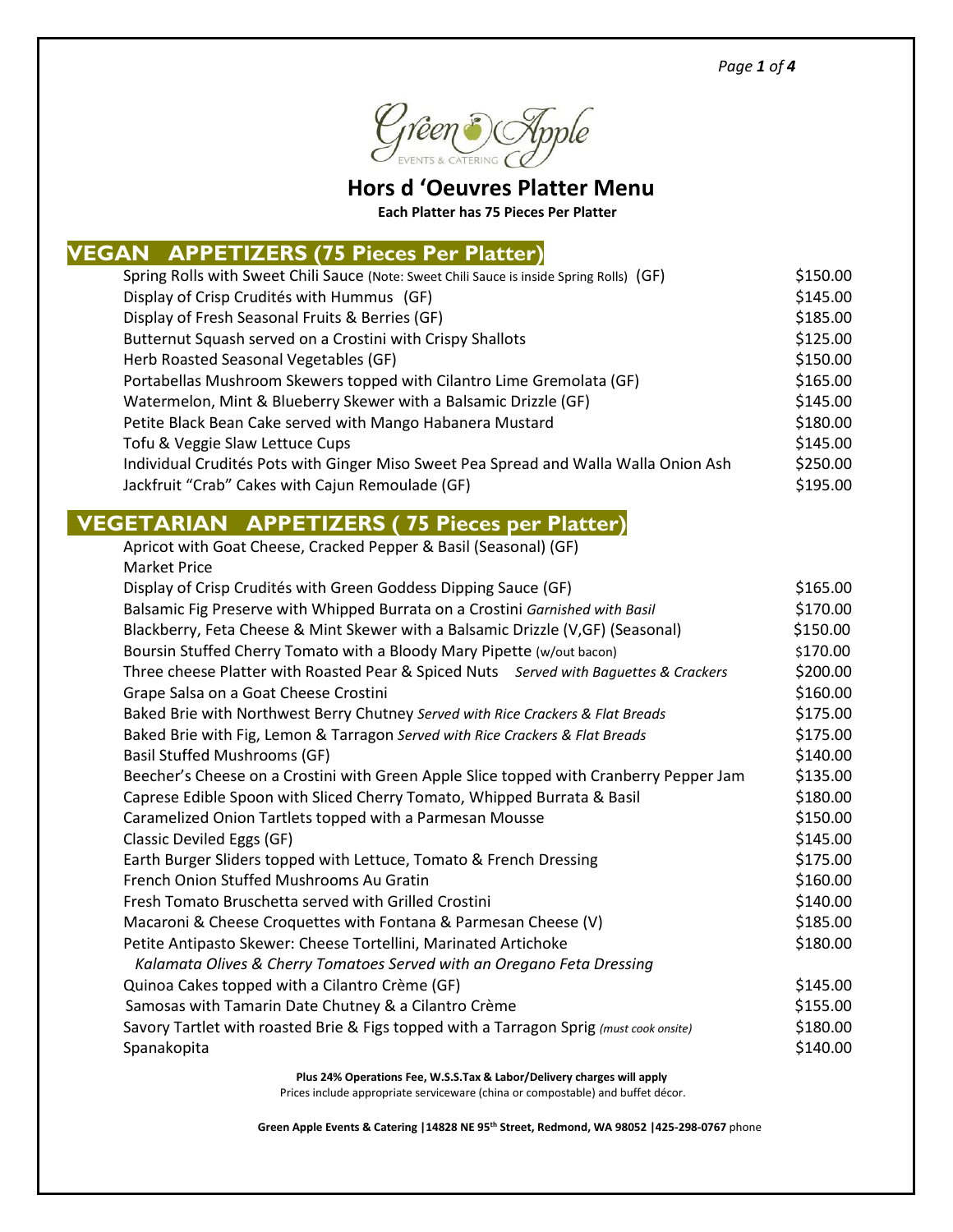*Page 2 of 4*

| Petite Vegetarian Quiche<br>Petite Leek, Thyme & Goat Cheese Quiche<br>Spinach & Artichoke Dip served with Grilled Flatbreads<br>Tandoori Paneer & Vegetable Skewers with Cilantro Mint Chutney (GF)<br>Tiny Twice Baked Potatoes (without Bacon) (GF)<br>Tomato Soup Shooters served with a Mini Grilled Cheese<br>Tomato, Basil & Mozzarella Skewers served on a Skewer in Wheat Grass (GF)<br>Trio of Dipping Sauces: Romesco, Garlic & Parmesan, Avocado & Feta<br>Served with Grilled Flat Bread & Bread Sticks<br>Warm Roasted Garlic, Parmesan, Fresh Herbs & Cream Cheese Spread<br>Served with Grilled Flatbread & Crackers | \$145.00<br>\$155.00<br>\$195.00<br>\$165.00<br>\$145.00<br>\$225.00<br>\$150.00<br>\$165.00<br>\$195.00 |
|--------------------------------------------------------------------------------------------------------------------------------------------------------------------------------------------------------------------------------------------------------------------------------------------------------------------------------------------------------------------------------------------------------------------------------------------------------------------------------------------------------------------------------------------------------------------------------------------------------------------------------------|----------------------------------------------------------------------------------------------------------|
| <b>BEEF (75 Pieces per Platter)</b>                                                                                                                                                                                                                                                                                                                                                                                                                                                                                                                                                                                                  |                                                                                                          |
| <b>BBQ Beef Brisket Sliders</b>                                                                                                                                                                                                                                                                                                                                                                                                                                                                                                                                                                                                      | \$225.00                                                                                                 |
| Cheesy Polenta with Herb & Wine Braised Beef Topped with Pickled Shallots (GF)                                                                                                                                                                                                                                                                                                                                                                                                                                                                                                                                                       | \$200.00                                                                                                 |
| Classic Swedish Meatballs (125 Meatballs)                                                                                                                                                                                                                                                                                                                                                                                                                                                                                                                                                                                            | \$175.00                                                                                                 |
| Crostini with Boursin Cheese, Flank Steak & Caramelized Fennel                                                                                                                                                                                                                                                                                                                                                                                                                                                                                                                                                                       | \$185.00                                                                                                 |
| Drizzled with a Cabernet Balsamic Glaze                                                                                                                                                                                                                                                                                                                                                                                                                                                                                                                                                                                              |                                                                                                          |
| Kalbi Beef Pop drizzled with Lime & Chive Gremolata (GF, DF)<br>Kobe Beef Sliders served with Cheddar Cheese & Aioli Mayo garnished with a Petite Pickle                                                                                                                                                                                                                                                                                                                                                                                                                                                                             | \$200.00<br>\$200.00                                                                                     |
| Kobe Beef Sliders served with Bacon Jam, Bleu Cheese Crumbles & Arugula                                                                                                                                                                                                                                                                                                                                                                                                                                                                                                                                                              | \$220.00                                                                                                 |
| Marinated Beef Skewer topped with Scallion Slaw (GF)                                                                                                                                                                                                                                                                                                                                                                                                                                                                                                                                                                                 | \$200.00                                                                                                 |
| Meatloaf Bite with a Whipped Potato Topping                                                                                                                                                                                                                                                                                                                                                                                                                                                                                                                                                                                          | \$195.00                                                                                                 |
| Mini Reuben Panini - Corned Beef, Swiss Cheese, Sauerkraut & Dressing                                                                                                                                                                                                                                                                                                                                                                                                                                                                                                                                                                | \$185.00                                                                                                 |
| Petite Tacos with a Beef & Cheese Filling garnished with Cilantro (GF)                                                                                                                                                                                                                                                                                                                                                                                                                                                                                                                                                               | \$195.00                                                                                                 |
| Polenta Cake with Goat Cheese, Flank Steak & Pepper Relish (GF)                                                                                                                                                                                                                                                                                                                                                                                                                                                                                                                                                                      | \$195.00                                                                                                 |
| Rosemary Beef Satay (GF, DF)                                                                                                                                                                                                                                                                                                                                                                                                                                                                                                                                                                                                         | \$200.00                                                                                                 |
| Sliced Beef Tenders with Caramelized Onion & Horseradish Cream                                                                                                                                                                                                                                                                                                                                                                                                                                                                                                                                                                       | \$210.00                                                                                                 |
| Served on a Parmesan Cracker                                                                                                                                                                                                                                                                                                                                                                                                                                                                                                                                                                                                         |                                                                                                          |
| Teriyaki Flank Skewer with Sesame Seeds                                                                                                                                                                                                                                                                                                                                                                                                                                                                                                                                                                                              | \$200.00                                                                                                 |
| <b>POULTRY (75 Pieces per Platter)</b>                                                                                                                                                                                                                                                                                                                                                                                                                                                                                                                                                                                               |                                                                                                          |
| Al Pastor Chicken Skewers with a Cilantro Crème Dipping Sauce (GF)                                                                                                                                                                                                                                                                                                                                                                                                                                                                                                                                                                   | \$195.00                                                                                                 |
| Chicken Satay with a Cashew Dipping Sauce (GF, DF)                                                                                                                                                                                                                                                                                                                                                                                                                                                                                                                                                                                   | \$195.00                                                                                                 |
| Cajun BBQ Chicken Skewers with Creole Marmalade Dipping Sauce (GF)                                                                                                                                                                                                                                                                                                                                                                                                                                                                                                                                                                   | \$195.00                                                                                                 |
| Cilantro Lime Grilled Chicken Skewers with Chive Crème (GF)<br>\$195.00                                                                                                                                                                                                                                                                                                                                                                                                                                                                                                                                                              |                                                                                                          |
| Duck Confit with a Riesling poached pear garnished with Micro Greens (GF, DF)                                                                                                                                                                                                                                                                                                                                                                                                                                                                                                                                                        | \$230.00                                                                                                 |
| Ginger Chicken Lettuce Wraps Garnished with Chopped Peanuts (GF, DF)                                                                                                                                                                                                                                                                                                                                                                                                                                                                                                                                                                 | \$200.00                                                                                                 |
| Fried Chicken & Waffle Bites served with a Warm Maple Syrup Pipette                                                                                                                                                                                                                                                                                                                                                                                                                                                                                                                                                                  | \$210.00                                                                                                 |
| Hazelnut Chicken Skewer served with a Fruit Chutney (GF)                                                                                                                                                                                                                                                                                                                                                                                                                                                                                                                                                                             | \$200.00                                                                                                 |
| Lemon Herb Chicken Skewers with Chive Yogurt (GF)                                                                                                                                                                                                                                                                                                                                                                                                                                                                                                                                                                                    | \$195.00                                                                                                 |
| Lemongrass Chicken Skewers with a Coconut Curry Dipping Sauce (GF)                                                                                                                                                                                                                                                                                                                                                                                                                                                                                                                                                                   | \$195.00                                                                                                 |
| Roasted Turkey Sliders with Cranberry Cream Cheese                                                                                                                                                                                                                                                                                                                                                                                                                                                                                                                                                                                   | \$200.00                                                                                                 |
| Sesame Chicken Slaw in a Wonton Cup                                                                                                                                                                                                                                                                                                                                                                                                                                                                                                                                                                                                  | \$180.00                                                                                                 |
| Thai Chicken Satay with Peanut Dipping Sauce (GF)                                                                                                                                                                                                                                                                                                                                                                                                                                                                                                                                                                                    | \$195.00                                                                                                 |

**Plus 24% Operations Fee, W.S.S.Tax & Labor/Delivery charges will apply**

Prices include appropriate serviceware (china or compostable) and buffet décor.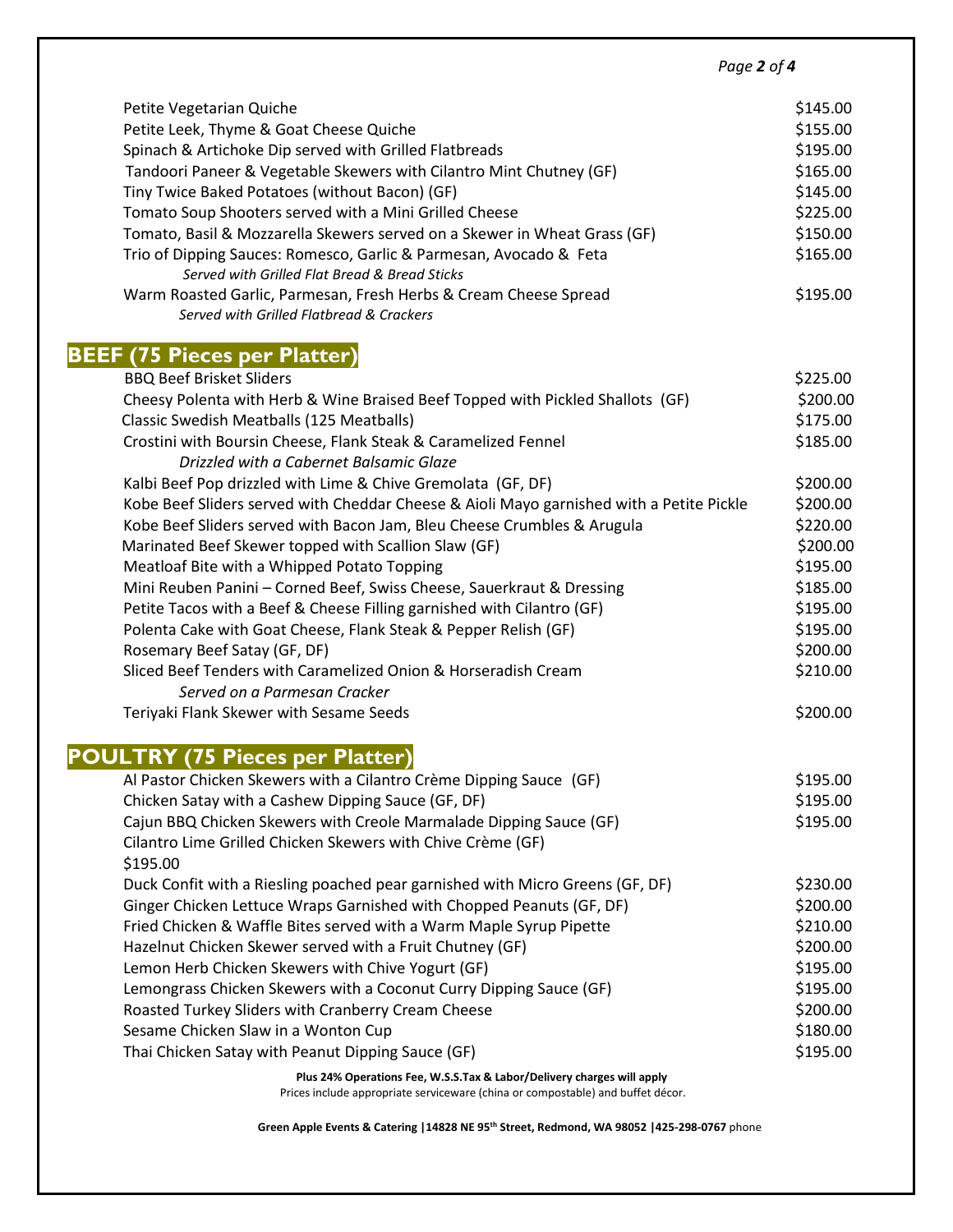|                                                                         | Page <b>3</b> of <b>4</b> |  |
|-------------------------------------------------------------------------|---------------------------|--|
| Petite Tacos with Chicken & Cheese Filling garnished with Cilantro (GF) | \$195.00                  |  |
| Turkey Loaf Bite topped with whipped Sweet Potato (GF)                  | \$195.00                  |  |

# **PORK (75 Pieces per Platter)**

| Bacon Wrapped Cream Cheese & Cheddar Stuffed Jalapeño (GF)                              | \$190.00 |
|-----------------------------------------------------------------------------------------|----------|
| Boursin Stuffed Cherry Tomato with Bacon & a Bloody Mary Pipette (GF)                   | \$185.00 |
| Bratwurst Skewer marinated in Local Ale served with a spicy mustard sauce (DF)          | \$165.00 |
| Chevre stuffed Dates Wrapped in Applewood Bacon (GF)                                    | \$185.00 |
| Crispy Pork Dumplings & Ginger Scallion Dipping Sauce (DF)                              | \$155.00 |
| Crispy Mini Tostada with Pork Carnitas, Grilled Pineapple, Cilantro & Cotja Cheese (GF) | \$210.00 |
| Kalua Pork Sliders served with Slaw                                                     | \$210.00 |
| Prosciutto Wrapped Cantaloupe Bites (GF, DF)                                            | \$165.00 |
| Pulled Pork Slider (with a little heat) served with Slaw (DF)                           | \$210.00 |
| Tiny Twice Baked Potatoes with Bacon and Cheese (GF)                                    | \$180.00 |
| Sage Sausage & Apple Stuffing Stacks                                                    | \$170.00 |
| Sausage Rolls with a Stone Ground Mustard Dipping Sauce                                 | \$170.00 |
| Petite Ham & Cheese Quiche                                                              | \$160.00 |
| Charcuterie - Salami, Prosciutto Three Cheeses, Roasted Pear, Olives & Spiced Nuts      | \$230.00 |
| Served with Crackers & Fresh Baguette                                                   |          |
| Petite Corn Dogs served with Classic Yellow Mustard                                     | \$175.00 |
| Vietnamese Lemongrass Pork Meatballs served with Scallion Soy Dipping Sauce             | \$195.00 |
| <b>FROM THE SEA (75 Pieces per Platter)</b>                                             |          |
| Ahi Tuna served Siracha Aioli & Furikake in a Chip                                      | \$250.00 |
| Cucumber Cups with Smoked Salmon Mousse (GF)                                            | \$160.00 |
| Cajun BBQ Shrimp with Creole Marmalade Dipping Sauce (GF)                               | \$225.00 |
| Chili Lime Shrimp in a Tortilla Cup with Mango Habanera Slaw                            | \$250.00 |
| Dungeness Crab Salad Canape served in a Crisp Wonton Cup                                | \$300.00 |
| Grilled Salmon Bites with a Hickory Smoked Sea Salt & light Garlic Butter (GF)          | \$200.00 |
| Hot Artichoke & Crab Dip in Phyllo Cups                                                 | \$220.00 |
| Maple Salmon Bites with Sesame & Soy Marinade                                           | \$220.00 |
| Classic Petite Crab Cakes with Lemon Caper Mayo                                         | \$395.00 |
| Lox Display with Petite Bagels, Lemons, Capers, Dill, Red Onion & Herbed Cream Cheese   | \$250.00 |
| Poached Prawns with Classic Cocktail Sauce (GF, DF)                                     | \$225.00 |
| Rosemary, Garlic & Lemon Prawns (GF, DF)                                                | \$225.00 |
| Sashimi, Sushi & California Rolls (GF)                                                  | \$325.00 |
| Sesame Seared Ahi Tuna with Wasabi Aioli, Mango & Pickled Ginger Slaw                   | \$270.00 |
| Served in an edible wasabi spoon.                                                       |          |
| Grit Squares topped with Etouffee & Spicy Cajun Prawns                                  | \$260.00 |
| Thai Prawns (GF, DF)                                                                    | \$225.00 |
| Tuna Poke with Taro Root Chips (GF)                                                     | \$250.00 |
| Bacon Wrapped Teriyaki Prawns                                                           | \$250.00 |
| Tandoori Shrimp with Cucumber Raita (GF)                                                | \$225.00 |

**Plus 24% Operations Fee, W.S.S.Tax & Labor/Delivery charges will apply**

Prices include appropriate serviceware (china or compostable) and buffet décor.